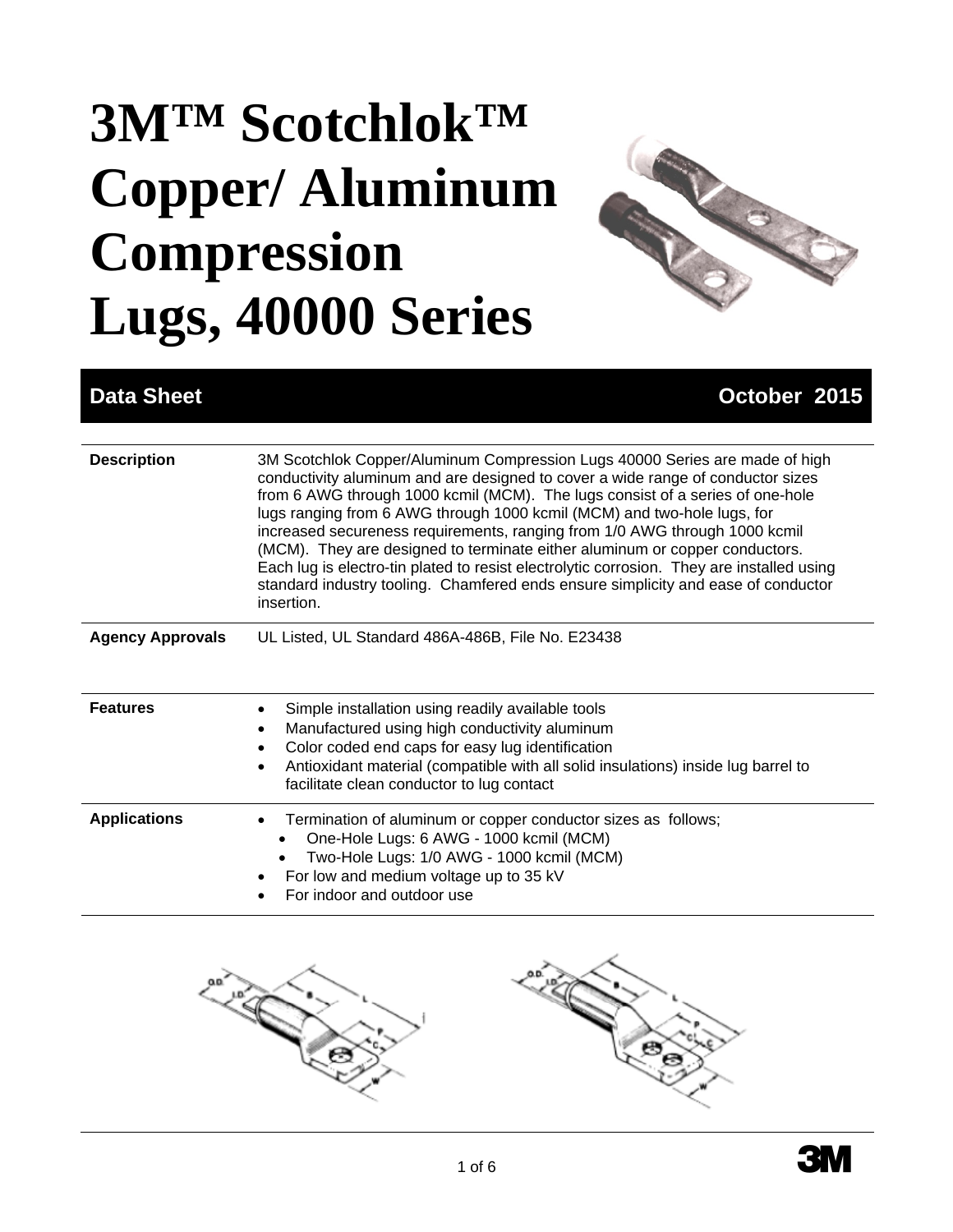| 3M™<br>Scotchlok™<br>Lug<br><b>Number</b> | <b>Conductor</b><br><b>Size</b><br>AWG or<br>kcmil<br>(MCM) | Stud<br><b>Size</b> | Color<br>Code       | I.D.,<br>$+/-$<br>.010" | O.D.,<br>$+/-$<br>.010" | L,<br>Length,<br>$+/-$ .125" | <b>B.</b> Barrel<br>Length, Min. | Ρ,<br>Pad<br>Length,<br>Min. | W,<br>Pad Width,<br>$+/- .060"$ | C,<br><b>Center of</b><br>Hole-to-<br>End of<br>Pad, +/-<br>.031" |
|-------------------------------------------|-------------------------------------------------------------|---------------------|---------------------|-------------------------|-------------------------|------------------------------|----------------------------------|------------------------------|---------------------------------|-------------------------------------------------------------------|
| 40016                                     | 6 AWG                                                       | 5/16                | Gray                | .200<br>(5,1)           | .344<br>(8,8)           | 2.281<br>(57, 9)             | .750(19,1)                       | .875<br>(22, 2)              | .562(14,3)                      | 437 (11,1)                                                        |
| 40020                                     | 4 AWG                                                       | 5/16                | Green               | .265<br>(6,7)           | .468<br>(11, 9)         | 2.250<br>(57,2)              | .938 (23,8)                      | .969<br>(24, 6)              | .625(15,9)                      | .437 (11,1)                                                       |
| 40024                                     | 2 AWG                                                       | 3/8                 | Pink                | .307<br>(7,8)           | .531<br>(13,5)          | 2.625<br>(66,7)              | .922 (23,4)                      | 1.031<br>(26,2)              | .750(19,1)                      | .437 (11,1)                                                       |
| 40025                                     | 2 AWG                                                       | 1/2                 | Pink                | .307<br>(7, 8)          | .531<br>(13,5)          | 2.625<br>(66,7)              | .922(23,4)                       | 1.125<br>(28, 6)             | .750(19,1)                      | .437 (11,1)                                                       |
| 40028                                     | 1 AWG                                                       | 3/8                 | Gold                | .350<br>(8, 9)          | .531<br>(13,5)          | 2.625<br>(66,7)              | .922 (23,4)                      | 1.031<br>(26,2)              | .750(19,1)                      | .437 (11,1)                                                       |
| 40029                                     | 1 AWG                                                       | 1/2                 | Gold                | .350<br>(8,9)           | .531<br>(13,5)          | 2.625<br>(66,7)              | .922(23,4)                       | 1.125<br>(28, 6)             | .750(19,1)                      | .437 (11,1)                                                       |
| 40032                                     | 1/0 AWG                                                     | 3/8                 | Tan                 | .414<br>(10,5)          | .635<br>(16, 1)         | 3.125<br>(79, 4)             | 1.187(30,1)                      | 1.312<br>(33,3)              | .875(22,5)                      | .625 (15,9)                                                       |
| 40033                                     | <b>1/0 AWG</b>                                              | 1/2                 | Tan                 | .414<br>(10,5)          | .635<br>(16,1)          | 3.125<br>(79, 4)             | 1.187(30,1)                      | 1.312<br>(33,3)              | .875(22,5)                      | .625 (15,9)                                                       |
| 40037                                     | <b>2/0 AWG</b>                                              | 1/2                 | Olive               | .439<br>(11,2)          | .687<br>(17,5)          | 3.187<br>(80, 9)             | 1.303(33,1)                      | 1.250<br>(31,8)              | .953(24,2)                      | .625 (15,9)                                                       |
| 40041                                     | 3/0 AWG                                                     | 1/2                 | Ruby                | .484<br>(12,3)          | .760<br>(19,3)          | 3.437<br>(87, 3)             | 1.500(38,1)                      | 1.281<br>(32,5)              | 1.065(27,1)                     | .625(15,9)                                                        |
| 40045                                     | 4/0 AWG                                                     | 1/2                 | White               | .547<br>(13,9)          | .875<br>(22,2)          | 3.562<br>(90,5)              | 1.438(36,5)                      | 1.344<br>(34,1)              | 1.187(30,2)                     | .625(15,9)                                                        |
| 40046                                     | 4/0 AWG                                                     | 5/8                 | White               | .547<br>(13,9)          | .875<br>(22,2)          | 3.562<br>(90, 5)             | 1.438(36,5)                      | 1.344<br>(34,1)              | $1.187(30,2)$ .625 (15,9)       |                                                                   |
| 40049                                     | 250 kcmil                                                   | 1/2                 | Red                 | .594<br>(15,1)          | .906<br>(23,0)          | 3.625<br>(92, 1)             | 1.563(39,7)                      | 1.313<br>(33,4)              | $1.237(31,4)$ .625 (15,9)       |                                                                   |
| 40050                                     | 250 kcmil                                                   | 5/8                 | Red                 | .594<br>(15,1)          | .906<br>(23,0)          | 3.625<br>(92,1)              | 1.590(40,4)                      | 1.313<br>(33,4)              | $1.237(31,4)$ .625 (15,9)       |                                                                   |
| 40053                                     | 300 kcmil                                                   | 1/2                 | Dark<br><b>Blue</b> | .650<br>(16, 5)         | 1.010<br>(25,7)         | 4.000<br>(101, 6)            | 2.198(55,6)                      | 1.313<br>(33,4)              | $1.360(34,5)$ $.625(15,9)$      |                                                                   |
| 40056                                     | 350 kcmil                                                   | 1/2                 | <b>Brown</b>        | .720<br>(18, 3)         | 1.105<br>(28,1)         | 4.250<br>(108, 0)            | 2.198(55,6)                      | 1.313<br>(33,4)              | 1.490 (37,8) .625 (15,9)        |                                                                   |
| 40057                                     | 350 kcmil                                                   | 5/8                 | <b>Brown</b>        | .720<br>(18,3)          | 1.105<br>(28,1)         | 4.313<br>(109, 5)            | 2.198 (55,6)                     | 1.313<br>(33,4)              | 1.490 (37,8) .625 (15,9)        |                                                                   |
| 40067                                     | 500 kcmil                                                   | 5/8                 | Pink                | .843<br>(21, 4)         | 1.320<br>(33,5)         | 5.437<br>(138, 1)            | 2.938(74,6)                      | 1.500<br>(38,1)              | $1.734(44,0)$ .625 (15,9)       |                                                                   |
| 40073                                     | 750 kcmil                                                   | 5/8                 | Yellow              | 1.031<br>(26, 2)        | 1.500<br>(38,1)         | 6.375<br>(161, 9)            | 3.313(84,2)                      | 1.875<br>(47, 6)             | 1.719(43,7)                     | .875(22,2)                                                        |
| 40079                                     | 1000 kcmil                                                  | 5/8                 | <b>Brown</b>        | 1.193<br>(30,3)         | 1.843<br>(46, 8)        | 7.937<br>(201, 6)            | 4.625 (117,5)                    | 1.875<br>(47, 6)             | 2.422 (61,5) .875 (22,2)        |                                                                   |

#### **One-Hole Lug Dimensions and Selection Guide [Dimensions in Inches and (Millimeters)]**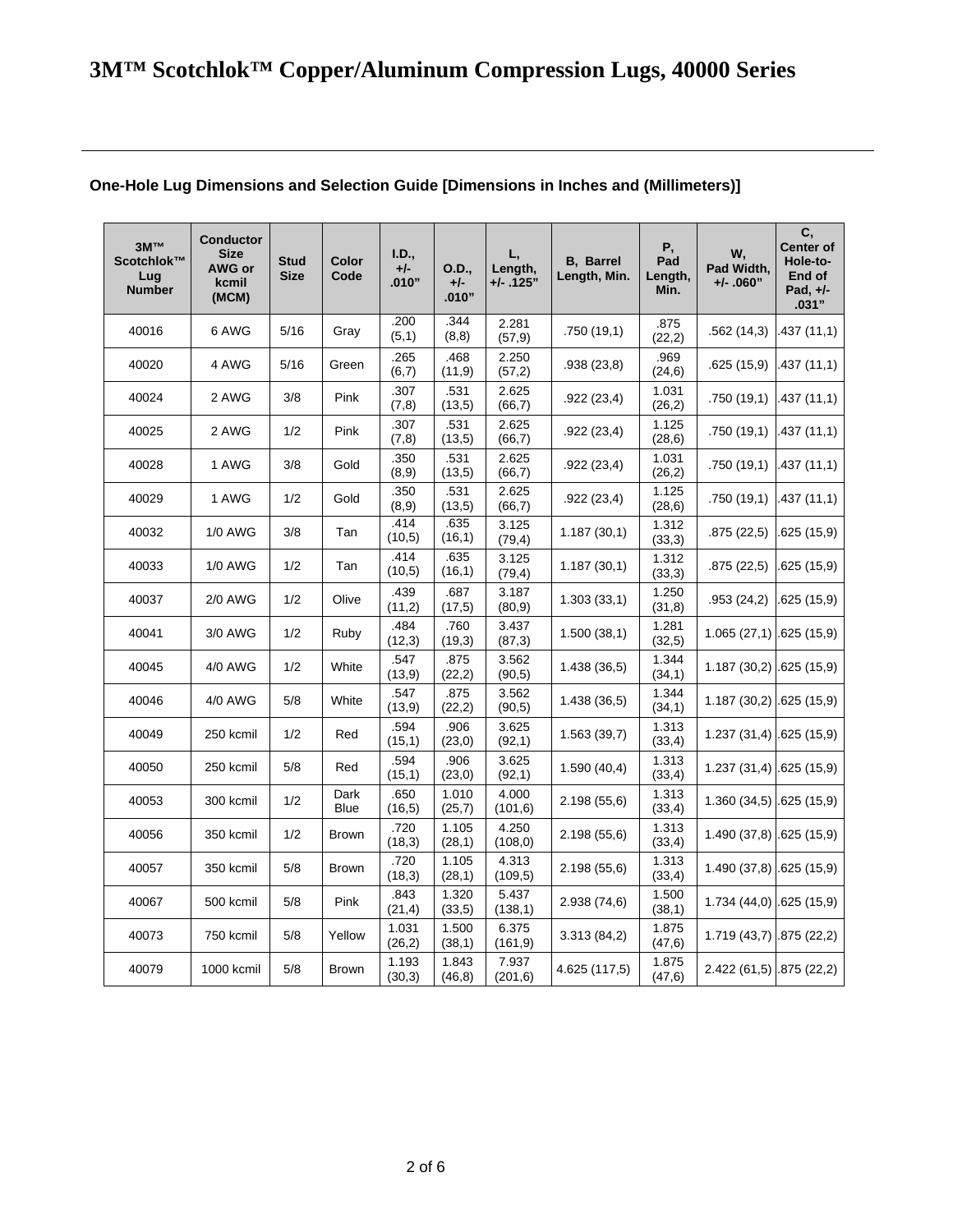| 3M™<br>Scotchlok™<br>Lug<br><b>Number</b> | <b>Conductor</b><br><b>Size</b><br>AWG or<br>kcmil<br>(MCM) | <b>Stud</b><br><b>Size</b> | Color<br>Code       | I.D.,<br>$+/-$<br>.010" | O.D.,<br>$+/-$<br>.010" | L,<br>Length,<br>$+/-$<br>.125" | В,<br><b>Barrel</b><br>Length,<br>Min. | Ρ,<br>Pad<br>Length,<br>±.060" | W,<br>Pad<br>Width,<br>$+/-$<br>.060" | C,<br><b>Center</b><br>of<br>Hole-<br>to-End<br>of Pad | C <sub>1</sub><br>Hole-to-<br>Hole,<br>Center-to-<br>Center, $+/-$<br>.015" |
|-------------------------------------------|-------------------------------------------------------------|----------------------------|---------------------|-------------------------|-------------------------|---------------------------------|----------------------------------------|--------------------------------|---------------------------------------|--------------------------------------------------------|-----------------------------------------------------------------------------|
| 40132                                     | <b>1/0 AWG</b>                                              | 3/8                        | Tan                 | .414<br>(10,5)          | .640<br>(16,3)          | 5.281<br>(134, 1)               | 1.50<br>(38,1)                         | 3.250<br>(82, 6)               | .875<br>(22, 2)                       | .625<br>(15, 9)                                        | 1.75(44.5)                                                                  |
| 40137                                     | <b>2/0 AWG</b>                                              | 1/2                        | Olive               | .439<br>(11,2)          | .687<br>(17,5)          | 5.500<br>(139,7)                | 1.50<br>(38,1)                         | 3.250<br>(82, 6)               | .938<br>(23, 8)                       | .625<br>(15, 9)                                        | 1.75(44,5)                                                                  |
| 40141                                     | 3/0 AWG                                                     | 1/2                        | Ruby                | .484<br>(12,3)          | .760<br>(19,3)          | 5.500<br>(139,7)                | 1.50<br>(38,1)                         | 3.250<br>(82, 6)               | 1.063<br>(27,0)                       | .625<br>(15, 9)                                        | 1.75(44,5)                                                                  |
| 40145                                     | 4/0 AWG                                                     | 1/2                        | White               | .547<br>(13,9)          | .875<br>(22,2)          | 6.000<br>(152, 4)               | 1.938<br>(49,2)                        | 3.375<br>(85,7)                | 1.188<br>(30,2)                       | .625<br>(15, 9)                                        | 1.75(44,5)                                                                  |
| 40149                                     | 250 kcmil                                                   | 1/2                        | Red                 | .594<br>(15,1)          | .906<br>(23,0)          | 6.000<br>(152, 4)               | 1.938<br>(49,2)                        | 3.375<br>(85,7)                | 1.250<br>(31, 8)                      | .625<br>(15, 9)                                        | 1.75(44,5)                                                                  |
| 40153                                     | 300 kcmil                                                   | 1/2                        | Dark<br><b>Blue</b> | .650<br>(16.5)          | 1.010<br>(25,7)         | 6.562<br>(166, 7)               | 2.25<br>(57,2)                         | 3.563<br>(90.5)                | 1.375<br>(35,0)                       | .625<br>(15, 9)                                        | 1.75(44,5)                                                                  |
| 40156                                     | 350 kcmil                                                   | 1/2                        | <b>Brown</b>        | .720<br>(18,3)          | 1.105<br>(28,1)         | 6.562<br>(166, 7)               | 2.25<br>(57,2)                         | 3.563<br>(90, 5)               | 1.500<br>(38,1)                       | .625<br>(15, 9)                                        | 1.75(44,5)                                                                  |
| 40160                                     | 400 kcmil                                                   | 1/2                        | Green               | .762<br>(19,4)          | 1.187<br>(30,2)         | 6.875<br>(174, 6)               | 2.50<br>(63, 5)                        | 3.563<br>(90, 5)               | 1.625<br>(41,3)                       | .625<br>(15, 9)                                        | 1.75(44,5)                                                                  |
| 40166                                     | 500 kcmil                                                   | 1/2                        | Pink                | .843<br>(21, 4)         | 1.320<br>(33,5)         | 7.312<br>(185,7)                | 3.00<br>(76, 2)                        | 3.563<br>(90, 5)               | 1.750<br>(44, 5)                      | .625<br>(15, 9)                                        | 1.75(44,5)                                                                  |
| 40170                                     | 600 kcmil                                                   | 1/2                        | <b>Black</b>        | .923<br>(23, 4)         | 1.438<br>(36,3)         | 7.750<br>(190.5)                | 3.00<br>(76, 2)                        | 3.625<br>(92,1)                | 1.750<br>(44, 5)                      | .625<br>(15, 9)                                        | 1.75(44,5)                                                                  |
| 40172                                     | 750 kcmil                                                   | 1/2                        | Yello<br>W          | 1.031<br>(26, 2)        | 1.500<br>(38,1)         | 8.250<br>(209, 6)               | 3.38<br>(85, 9)                        | 3.625<br>(92,1)                | 1.750<br>(44, 5)                      | .625<br>(15, 9)                                        | 1.75(44,5)                                                                  |
| 40178                                     | 1000 kcmil                                                  | 1/2                        | <b>Brown</b>        | 1.193<br>(30,3)         | 1.843<br>(46, 8)        | 9.687<br>(246, 0)               | 4.625<br>(117,5)                       | 3.625<br>(92,1)                | 2.438<br>(62, 0)                      | .625<br>(15.9)                                         | 1.75(44,5)                                                                  |

### **Two-Hole Lug Dimensions and Selection Guide [Dimensions in Inches and (Millimeters)]**

| <b>Typical Properties</b>                      | Not for specifications. Values are typical, not to be considered minimum or maximum.<br>Properties measured at room temperature 73°F (23°C) unless otherwise stated.                                                                                                                                                                                                                                                                                   |  |  |  |  |  |  |  |
|------------------------------------------------|--------------------------------------------------------------------------------------------------------------------------------------------------------------------------------------------------------------------------------------------------------------------------------------------------------------------------------------------------------------------------------------------------------------------------------------------------------|--|--|--|--|--|--|--|
|                                                | 3M Scotchlok Copper/Aluminum Compression Lugs, 40000 Series, when crimped with<br>approved die sets, can be used on cables with an operating temperature of 194 F<br>(90°C) and an emergency overload rating of 266°F (130°C). The lugs pass the<br>requirements of UL486B (Underwriters Laboratories standard for safety). The current<br>rating of these lugs meets or exceeds the current rating of the conductor size for which<br>it is intended. |  |  |  |  |  |  |  |
| <b>Tool/Installation</b><br><b>Information</b> | Lugs shall be crimped with one of the approved die sets according to the<br>engineering information supplied with the lugs. (Also see Crimping Tool-Die Sets<br>table below). If different crimping tools and die sets are used, consult the tool<br>and die manufacturer.                                                                                                                                                                             |  |  |  |  |  |  |  |
|                                                |                                                                                                                                                                                                                                                                                                                                                                                                                                                        |  |  |  |  |  |  |  |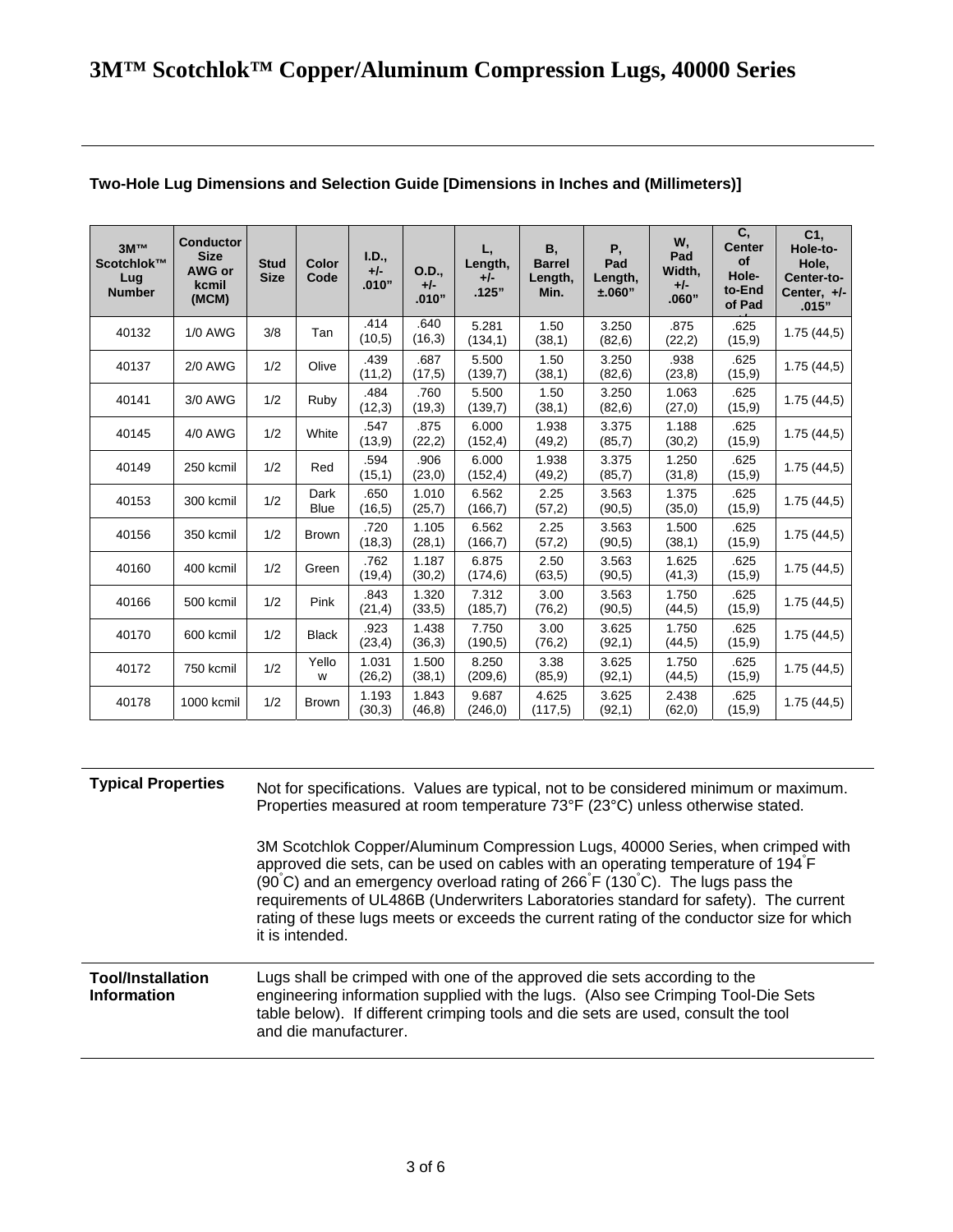# **3M™ Scotchlok™ Copper/Aluminum Compression Lugs, 40000 Series**

#### **Crimping Tool Recommendations**

|  |  | One-Hole Lug Crimping Tool - Die Sets (Minimum # of Crimps) |
|--|--|-------------------------------------------------------------|
|--|--|-------------------------------------------------------------|

| 3M™<br>Scotchlok™    | <b>Conductor</b><br><b>Size</b> |                          |                                 | <b>Burndy Corporation</b>     | <b>Thomas &amp; Betts</b> | Kearney                                                   |                                              |           |                     |         |                     |
|----------------------|---------------------------------|--------------------------|---------------------------------|-------------------------------|---------------------------|-----------------------------------------------------------|----------------------------------------------|-----------|---------------------|---------|---------------------|
| Lug<br><b>Number</b> | AWG or<br>kcmil<br>(MCM)        | Die<br>Index             | MD <sub>6</sub>                 | Y35                           | Y39                       | Y45                                                       | Y46                                          | TBM5      | TBM <sub>8</sub>    | TBM15   | WH2,052             |
| 40016                | 6 AWG                           | 161<br>346               | W161 (1)<br>-------             | U161(1)<br><b>U6CABT (1)</b>  | -------<br>UGCABT(1)      | U161(1)<br>UGCABT(1)                                      | U161(1)<br><b>U6CABT (1)</b>                 | Grey (1)  | Grey (1)            | 29(1)   | 5/16(1)             |
| 40020                | 4 AWG                           | 162<br>375               | W162 (2)<br>-------             | U162(1)<br>U4CABT(1)          | -------<br>U4CABT(1)      | U162(1)<br>U4CABT(1)                                      | U162(1)<br>U4CABT (1)                        |           | Green (2) Green (2) | 37(1)   | -------             |
| 40024                | 2 AWG                           | 163<br>348               | W163 (3)<br>-------             | U163(1)<br>U2CABT(1)          | U2CABT(1)                 | U163(1)<br>U2CABT(1)                                      | U163(1)<br>U2CABT(1)                         | Gold (2)  | Gold (2)            | 45 (2)  | 1/2(2)              |
| 40025                | 2 AWG                           | 163<br>348               | W163 (3)<br>-------             | U163(1)<br><b>U2CABT (1)</b>  | -------<br>U2CABT(1)      | U163(1)<br>U2CABT(1)                                      | U163(1)<br>U2CABT(1)                         | Gold (2)  | Gold (2)            | 45 (2)  | 1/2(2)              |
| 40028                | 1 AWG                           | 163<br>348               | W <sub>163</sub> (3)<br>------- | U163(1)<br>U2CABT(1)          | -------<br>U2CABT(1)      | U163(1)<br>U2CABT(1)                                      | U163(1)<br>U2CABT(1)                         | Gold (2)  | Gold (2)            | 45 (1)  | 1/2(2)              |
| 40029                | 1 AWG                           | 163<br>348               | W163 (3)<br>-------             | U163(1)<br>U2CABT (1)         | -------<br>U2CABT(1)      | U163(1)<br>U2CABT(1)                                      | U163(1)<br>U2CABT(1)                         | Gold (2)  | Gold(2)             | 45(1)   | 1/2(2)              |
| 40032                | <b>1/0 AWG</b>                  | ВG<br>243                | $W-BG(2)$<br>W243 (2)           | $U-BG(2)$<br>U243(1)          | -------<br>-------        | $U-BG(2)$<br>U243(1)                                      | $U-BG(2)$<br>U243(1)                         | Tan $(3)$ | Tan $(3)$           | 52(1)   | 5/8(3)              |
| 40033                | <b>1/0 AWG</b>                  | <b>BG</b><br>243         | $W-BG(2)$<br>W243 (2)           | $U-BG(2)$<br>U243(1)          | -------<br>-------        | $U-BG(2)$<br>U243(1)                                      | $U-BG(2)$<br>U243(1)                         | Tan $(3)$ | Tan $(3)$           | 52(1)   | 5/8(3)              |
| 40037                | <b>2/0 AWG</b>                  | 297                      | -------                         | U26ART (2)                    | U26ART (2)                | U26ART (2)                                                | U26ART (2)                                   | Olive (3) | Olive (3)           | 58(2)   | $5/8-1$ (3)         |
| 40041                | 3/0 AWG                         | 167<br>467               | -------<br>-------              | U167(2)<br>U27ART (3)         | -------<br>U27ART (3)     | U167(2)<br>U27ART (3)                                     | U167(2)<br>U27ART (3)                        | Ruby (3)  | Ruby (3)            | 66(1)   | -------             |
| 40045                | 4/0 AWG                         | 296                      | -------                         | U28ART (2)                    | U28ART (2)                | U28ART (2)                                                | U28ART (2)                                   | -------   | White (3)           | 71H(3)  | 640 (3)             |
| 40046                | 4/0 AWG                         | 296                      | -------                         | U28ART (2)                    | U28ART (2)                | U28ART (2)                                                | U28ART (2)                                   | -------   | White (3)           | 71H(3)  | 640 (3)             |
| 40049                | 250 kcmil                       | 249                      | W249 (2)                        | U249(1)                       | -------                   | U249(1)                                                   | U249(1)                                      | -------   | Red(2)              | 76(1)   | 640 (3)             |
| 40050                | 250 kcmil                       | 249                      | W249 (2)                        | U249(1)                       | -------                   | U249(1)                                                   | U249(1)                                      | -------   | Red(2)              | 76(1)   | 640 (3)             |
| 40053                | 300 kcmil                       | 251<br>470               | -------<br>-------              | U251(2)<br>U30ART (2)         | -------<br>U30ART (2)     | U251(2)<br>U30ART (2)                                     | U251(2)<br>U30ART (2)                        | --------  | Blue $(3)$          | 87H (2) | 1(3)                |
| 40056                | 350 kcmil                       | 299<br>655               | -------<br>-------              | U31ART (2)<br>U655(2)         | U31ART (2)<br>-------     | U31ART (2)<br>U655(2)                                     | U31ART (2)<br>U655(2)                        | -------   | Brown (4)           | 96(2)   | $11/8-1(2)$         |
| 40057                | 350 kcmil                       | 299<br>655               | -------<br>-------              | U31ART (2)<br>U655(2)         | U31ART (2)<br>-------     | U31ART (2)<br>U655(2)                                     | U31ART (2)<br>U655(2)                        | -------   | Brown (4)           | 96(2)   | $11/8-1(2)$         |
| 40067                | 500 kcmil                       | 300<br>317               | -------<br>-------              | U34ART (4)<br>U317(3)         | U34ART (4)<br>-------     | U34ART (4)<br>U317(3)                                     | U34ART (4)<br>U317(3)                        | -------   | -------             |         | 106A (2) 1 5/16 (3) |
| 40073                | 750 kcmil                       | 608<br>786<br>936        | -------<br>-------<br>-------   | U608(2)<br>$U786*$<br>------- | -------                   | U608(2)<br>S786*<br>U39ART-2(3) U39ART-2 (3) U39ART-2 (3) | U608(2)<br>P786*                             | -------   | -------             | 125H(4) | 11/2(3)             |
| 40079                | 1000 kcmil                      | 292<br>302<br>319<br>352 | -------<br>-------<br>-------   | -------<br>-------            |                           | S292 (4)<br>S44ART (4)<br>S319 (3)<br>S352 (3)            | P292(2)<br>P44ART (2)<br>P319(2)<br>P352 (2) | -------   | -------             | 161(2)  | 13/4(3)             |

 **\*** Install as many crimps as possible without overlapping.

 ( ) Indicates minimum number of crimps for each cable insertion. Overlapping of crimps in order to obtain specified number is permissible.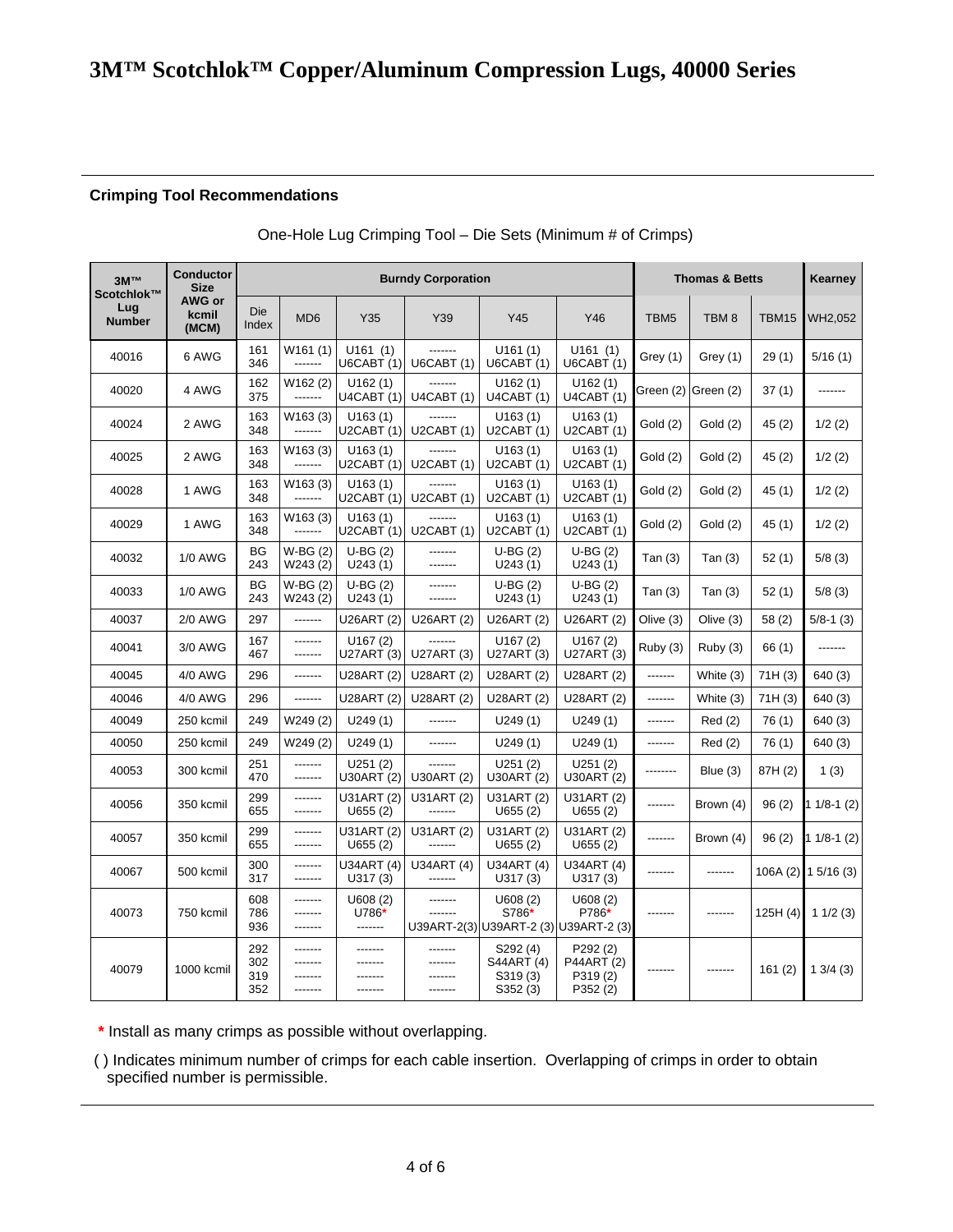#### **Crimping Tool Recommendations,** *continued*

| 3M™<br>Scotchlok™    | <b>Conductor</b><br><b>Size</b> |                          |                      |                                | <b>Burndy Corporation</b> |                                               | <b>Thomas &amp; Betts</b>                                    |                  | Kearney          |         |                      |
|----------------------|---------------------------------|--------------------------|----------------------|--------------------------------|---------------------------|-----------------------------------------------|--------------------------------------------------------------|------------------|------------------|---------|----------------------|
| Lug<br><b>Number</b> | AWG or<br>kcmil<br>(MCM)        | Die<br>Index             | MD <sub>6</sub>      | Y35                            | Y39                       | Y45                                           | Y46                                                          | TBM <sub>5</sub> | TBM <sub>8</sub> | TBM15   | WH2,052              |
| 40132                | <b>1/0 AWG</b>                  | <b>BG</b><br>243         | $W-BG(2)$<br>W243(2) | $U-BG(2)$<br>U243(1)           | -------                   | $U-BG(2)$<br>U243(1)                          | $U-BG(2)$<br>U243(1)                                         | Tan $(3)$        | Tan $(3)$        | 52(1)   | 5/8(3)               |
| 40137                | <b>2/0 AWG</b>                  | 297                      | -------              | U26ART (2)                     | U26ART (2)                | U26ART (2)                                    | U26ART (2)                                                   | Olive (3)        | Olive (3)        | 58(2)   | $5/8-1(3)$           |
| 40141                | 3/0 AWG                         | 167<br>467               | -------<br>-------   | U167(2)<br>U27ART (3)          | -------<br>U27ART (3)     | U167(2)<br>U27ART (3)                         | U167(2)<br>U27ART (3)                                        | Ruby (3)         | Ruby (3)         | 66(1)   | -------              |
| 40145                | 4/0 AWG                         | 296                      | -------              | U28ART (2)                     | U28ART (2)                | U28ART (2)                                    | U28ART (2)                                                   | -------          | White (3)        | 71H(3)  | 640 (3)              |
| 40149                | 250 kcmil                       | 249                      | W249 (2)             | U249(1)                        | -------                   | U249(1)                                       | U249(1)                                                      | -------          | Red(2)           | 76(1)   | 640 (3)              |
| 40153                | 300 kcmil                       | 251<br>470               | -------<br>-------   | U251(2)<br>U30ART (2)          | -------<br>U30ART (2)     | U251(2)<br>U30ART (2)                         | U251(2)<br>U30ART (2)                                        | --------         | Blue $(3)$       | 87H (2) | 1(3)                 |
| 40156                | 350 kcmil                       | 299<br>655               | -------<br>-------   | U31ART (2)<br>U655(2)          | U31ART (2)<br>-------     | U31ART (2)<br>U655(2)                         | U31ART (2)<br>U655(2)                                        | -------          | Brown (4)        | 96(2)   | $11/8-1(2)$          |
| 40160                | 400 kcmil                       | 472<br>655               | -------<br>-------   | U32ART (3)<br>U655(2)          | U32ART (3)<br>-------     | U32ART (3)<br>U655(2)                         | U32ART (3)<br>U655(2)                                        | -------          | -------          | 96(2)   | $11/8-1(2)$          |
| 40166                | 500 kcmil                       | 300<br>317               | -------<br>-------   | U34ART (4)<br>U317(3)          | U34ART (4)<br>-------     | U34ART (4)<br>U317(3)                         | U34ART (4)<br>U317(3)                                        | -------          | -------          |         | $106A(2)$ 1 5/16 (3) |
| 40170                | 600 kcmil                       | 473<br>786<br>936        | -------<br>-------   | U36ART (3)<br>U786*<br>------- | U36ART (3)                | U36ART (3)<br>S786*                           | U36ART (3)<br>P786*<br>U39ART-2(2) U39ART-2 (2) U39ART-2 (2) | -------          |                  |         | $115H(3)$ 1 5/16 (3) |
| 40172                | 750 kcmil                       | 608<br>786<br>936        | -------<br>--------  | U608(2)<br>U786*<br>-------    | -------                   | U608(2)<br>S786*                              | U608(2)<br>P786*<br>U39ART-2(3) U39ART-2 (3) U39ART-2 (3)    |                  |                  | 125H(4) | 11/2(3)              |
| 40178                | 1000 kcmil                      | 292<br>302<br>319<br>352 | -------<br>-------   |                                | -------                   | S292 (4)<br>S44ART (4)<br>S319 (3)<br>S352(3) | P292 (2)<br>P44ART (2)<br>P319(2)<br>P352 (2)                | -------          |                  | 161(2)  | 13/4(3)              |

Two-Hole Lug Crimping Tool – Die Sets (Minimum # of Crimps)

 **\*** Install as many crimps as possible without overlapping.

( ) Indicates minimum number of crimps for each cable insertion. Overlapping of crimps in order to obtain specified number is permissible.

**Storage Components of the lugs are not impaired by freezing or overheating due to ambient** temperatures found in typical storage or shipping. Normal stock rotation procedures are recommended.

**Availability** Please contact your local distributor; available from 3M.com/electrical [Where to Buy] or call 1.800.245.3573.